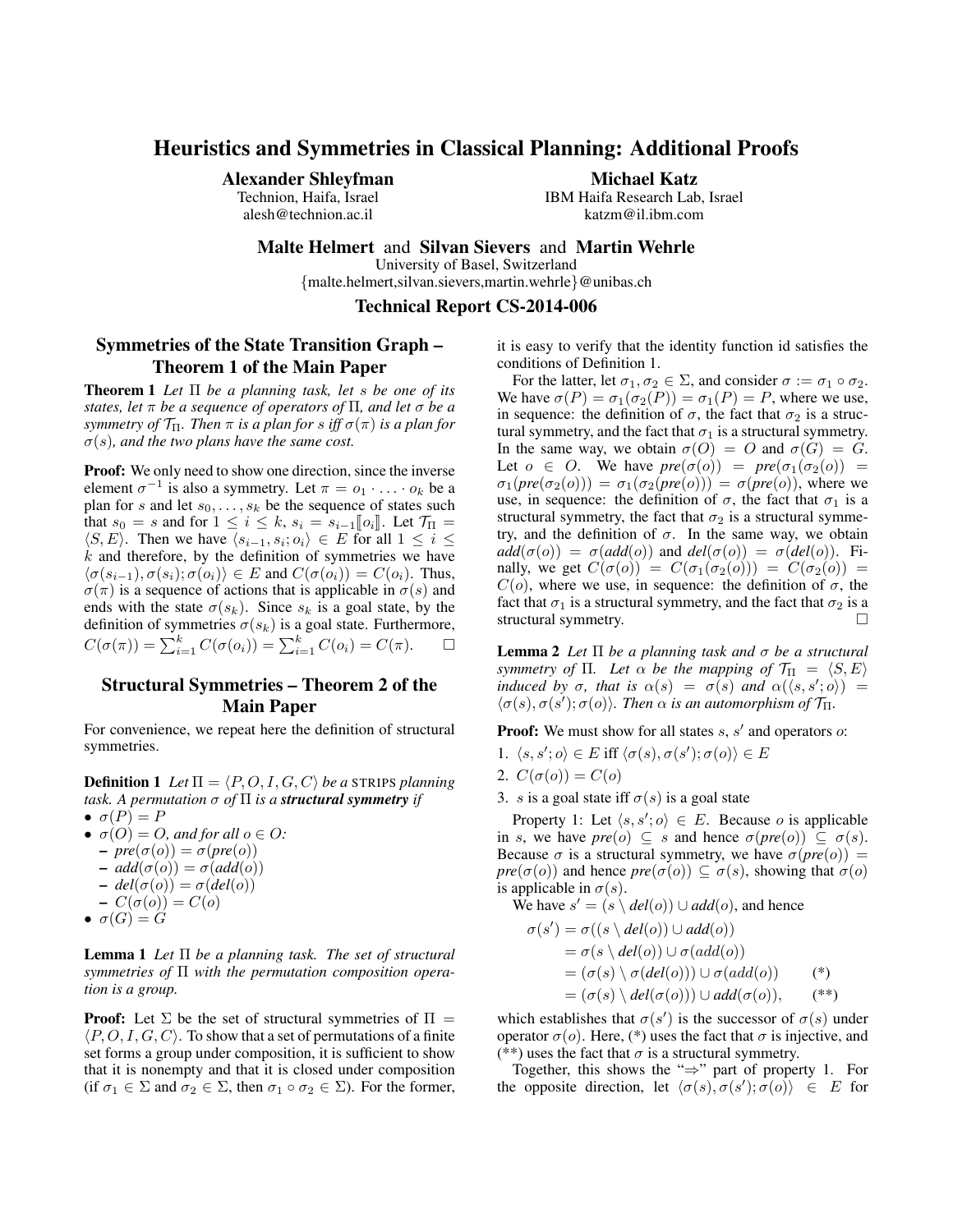a structural symmetry  $\sigma$ . From Lemma 1,  $\sigma^{-1}$  is also a structural symmetry, and applying the "⇒" result, we get  $\langle \sigma^{-1}(\sigma(s)), \sigma^{-1}(\sigma(s')); \sigma^{-1}(\sigma(o)) \rangle \in E$ , and hence  $\langle s, s', o \rangle \in E$ , proving the result.

Property 2: This is true by definition of structural symmetries.

Property 3: If s is a goal state, then  $G \subseteq s$ , where G is the set of goal facts. This implies  $\sigma(G) \subseteq \sigma(s)$  and hence  $G \subseteq \sigma(s)$  (because  $\sigma(G) = G$  by definition of structural symmetries), and hence  $\sigma(s)$  is a goal state. The opposite direction follows in the same way as with Property 1 by considering the inverse symmetry  $\sigma^{-1}$ .

We now seek to relate structural symmetries to PDG symmetries. To this end, we next repeat the definition of PDGs.

**Definition 2** *Let*  $\Pi = \langle P, O, I, G, C \rangle$  *be a* STRIPS *planning task. The problem description graph (PDG) of* Π *is the colored digraph*  $\langle N, E \rangle$  *with nodes* 

$$
N = \bigcup_{p \in P} \{v_p, v_p^{\mathrm{T}}, v_p^{\mathrm{F}}\} \cup \{v_o \mid o \in O\},\
$$

*node colors*

$$
col(v) = \begin{cases} 1 & \text{if } v = v_p^T, p \in G \\ 2 + C(o) & \text{if } v = v_o, o \in O \\ 0 & \text{otherwise} \end{cases}
$$

*and edges*

$$
E = \bigcup_{p \in P} \{ \langle v_p, v_p^{\mathsf{T}} \rangle, \langle v_p, v_p^{\mathsf{F}} \rangle \} \cup \bigcup_{o \in O} \left( E_o^{pre} \cup E_o^{add} \cup E_o^{del} \right),
$$
where 
$$
E_o^{pre} = \{ \langle v_{\mathsf{T}}^{\mathsf{T}} \rangle, \langle v_{\mathsf{T}} \rangle \} \cap \{ \langle v_{\mathsf{T}}^{\mathsf{T}} \rangle \} \cap \{ \langle v_{\mathsf{T}}^{\mathsf{T}} \rangle \} \cap \{ \langle v_{\mathsf{T}}^{\mathsf{T}} \rangle \} \cap \{ \langle v_{\mathsf{T}}^{\mathsf{T}} \rangle \} \cap \{ \langle v_{\mathsf{T}}^{\mathsf{T}} \rangle \} \cap \{ \langle v_{\mathsf{T}}^{\mathsf{T}} \rangle \} \cap \{ \langle v_{\mathsf{T}}^{\mathsf{T}} \rangle \} \cap \{ \langle v_{\mathsf{T}}^{\mathsf{T}} \rangle \} \cap \{ \langle v_{\mathsf{T}}^{\mathsf{T}} \rangle \} \cap \{ \langle v_{\mathsf{T}}^{\mathsf{T}} \rangle \} \cap \{ \langle v_{\mathsf{T}}^{\mathsf{T}} \rangle \} \cap \{ \langle v_{\mathsf{T}}^{\mathsf{T}} \rangle \} \cap \{ \langle v_{\mathsf{T}}^{\mathsf{T}} \rangle \} \cap \{ \langle v_{\mathsf{T}}^{\mathsf{T}} \rangle \} \cap \{ \langle v_{\mathsf{T}}^{\mathsf{T}} \rangle \} \cap \{ \langle v_{\mathsf{T}}^{\mathsf{T}} \rangle \} \cap \{ \langle v_{\mathsf{T}}^{\mathsf{T}} \rangle \} \cap \{ \langle v_{\mathsf{T}}^{\mathsf{T}} \rangle \} \cap \{ \langle v_{\mathsf{T}}^{\mathsf{T}} \rangle \} \cap \{ \langle v_{\mathsf{T}}^{\mathsf{T}} \rangle \} \cap \{ \langle v_{\mathsf{T}}^{\mathsf{T}} \rangle \} \cap \{ \langle v_{\mathsf{T}}^{\mathsf{T}} \rangle \} \cap \{ \langle v_{\mathsf{T}}^{\mathsf{T}} \rangle \} \cap \{ \langle v_{\mathsf{T}}^{\mathsf{T}} \rangle \} \cap \{ \langle v_{\mathsf{T}}^{\mathsf{T}} \rangle \} \cap \{ \langle v_{\mathsf{T}}^{\mathsf{T}} \rangle \} \cap \{ \langle v_{\mathsf{T}}^{\mathsf{T}} \rangle \} \cap \{ \langle
$$

 $where$ 

$$
E_o^{pre} = \{ \langle v_p^{\mathrm{T}}, v_o \rangle \mid p \in pre(o) \},
$$
  
\n
$$
E_o^{add} = \{ \langle v_o, v_p^{\mathrm{T}} \rangle \mid p \in add(o) \},
$$
  
\n
$$
E_o^{del} = \{ \langle v_o, v_p^{\mathrm{F}} \rangle \mid p \in del(o) \}.
$$

Next, we define the notion of *PDG symmetries*.

Definition 3 *Let* Π *a planning task. A PDG symmetry of* Π *is an automorphism of the problem description graph*  $\langle N, E \rangle$  *of*  $\Pi$ *, i.e., a function*  $\alpha : N \to N$  *such that:* 

*1.* α *is bijective*

- 2.  $col(\alpha(n)) = col(n)$  *for all*  $n \in N$
- 3.  $\langle n, n' \rangle \in E$  *iff*  $\langle \alpha(n), \alpha(n') \rangle \in E$

PDG symmetries induce transition graph symmetries. To formally define these, first observe that every PDG symmetry must map each node of the form  $v_p$  ( $p \in P$ ) to a variable of the same form (because these nodes are the only nodes with color 0 and outgoing arcs leading to nodes with color 0 or 1, and automorphisms must preserve such connectivity properties). Having established this, it is easy to show that if  $\alpha(v_p) = v_{p'}$ , then one of the two possibilities must hold:

1. 
$$
\alpha(v_p^{\text{T}}) = \alpha(v_{p'}^{\text{T}})
$$
 and  $\alpha(v_p^{\text{F}}) = \alpha(v_{p'}^{\text{F}})$ , or  
2.  $\alpha(v_p^{\text{T}}) = \alpha(v_{p'}^{\text{F}})$  and  $\alpha(v_p^{\text{F}}) = \alpha(v_{p'}^{\text{T}})$ .

This means that PDG symmetries induce a permutation on the propositions of the task, and they additionally have the ability of swapping between truth and falsity of the mappedto propositions. In other words, they can be viewed as permutations of the *literals* of a planning task where literals of the same variable are always mapped to literals of the same variable, but true and false literals may be reversed by the mapping.

Definition 4 *Let* α *be a PDG symmetry of a planning task*  $\Pi = \langle P, O, I, G, C \rangle$  *with states S.* 

*The transition graph symmetry induced by*  $\alpha$  *is the function*  $\sigma$  *defined on*  $S \cup O$  *as follows:* 

$$
\sigma(s) = \{ p \mid \exists p' \in P : (p' \in s \land \alpha(v_{p'}^T) = v_p^T \lor p' \notin s \land \alpha(v_{p'}^F) = v_p^T) \}
$$

$$
\sigma(o) = o' \text{ whenever } \alpha(v_o) = v_{o'} \text{ for operators } o, o' \in O
$$

It is not difficult to verify that  $\sigma$  is well-defined and satisfies the criteria of a transition graph symmetry. We do not show a formal proof because this follows from the earlier work on symmetries by Pochter, Zohar, and Rosenschein (2011).

Unlike structural symmetries, which operate on the level of *propositions*, PDG symmetries can be viewed as operating on *variable/value* assignments. As a consequence of this, if s is a state and  $\sigma$  is a transition graph symmetry induced by a PDG symmetries, it is possible that  $|\sigma(s)| \neq |s|$ , which can never happen with structural symmetries. However, we will see in Theorem 2 that this does not give PDG symmetries significantly more expressiveness than structural symmetries.

We first show that structural symmetries can be viewed as a special case of PDG symmetries.

Lemma 3 *Let* σ *be a structural symmetry of a planning task*  $\Pi = \langle P, O, I, G, C \rangle$ *, and let*  $\langle N, E \rangle$  *be the PDG of*  $\Pi$ *. Define*  $\alpha : N \to N$  *as follows:* 

- *1.*  $\alpha(v_p) = v_{\sigma(p)}$  for all  $p \in P$
- 2.  $\alpha(v_p^{\mathsf{T}}) = v_{\sigma(p)}^{\mathsf{T}}$  for all  $p \in P$
- 3.  $\alpha(v_p^{\text{F}}) = v_{\sigma(p)}^{\text{F}}$  for all  $p \in P$
- 4.  $\alpha(v_o) = v_{\sigma(o)}$  for all  $o \in O$

*Then*  $\alpha$  *is a PDG symmetry that induces the same transition graph symmetry as* σ*.*

**Proof:** We first prove that  $\alpha$  is a PDG symmetry by verifying the three properties of Definition 2.

Property 1 (bijectivity of  $\alpha$ ): follows easily from  $\sigma(P)$  = P and  $\sigma(O) = O$ 

Property 2 ( $\alpha$  preserves colors): for nodes of the form  $v_o$  with  $o \in O$ , we have  $col(\alpha(v_o)) = col(v_{\sigma(o)})$  $2 + C(\sigma(o)) = 2 + C(o) = col(v<sub>o</sub>)$ , where we use that  $C(\sigma(o)) = C(o)$  for structural symmetries  $\sigma$ . All other nodes have color 0 or 1 and are mapped to nodes that have color 0 or 1, so it is sufficient to show that  $col(v) = 1$ iff  $col(\alpha(v)) = 1$ . Consider a node v with  $col(v) = 1$ . Then  $v = v_p^T$  for some  $p \in G$ . We obtain  $\alpha(v) = v_{\sigma(p)}^T$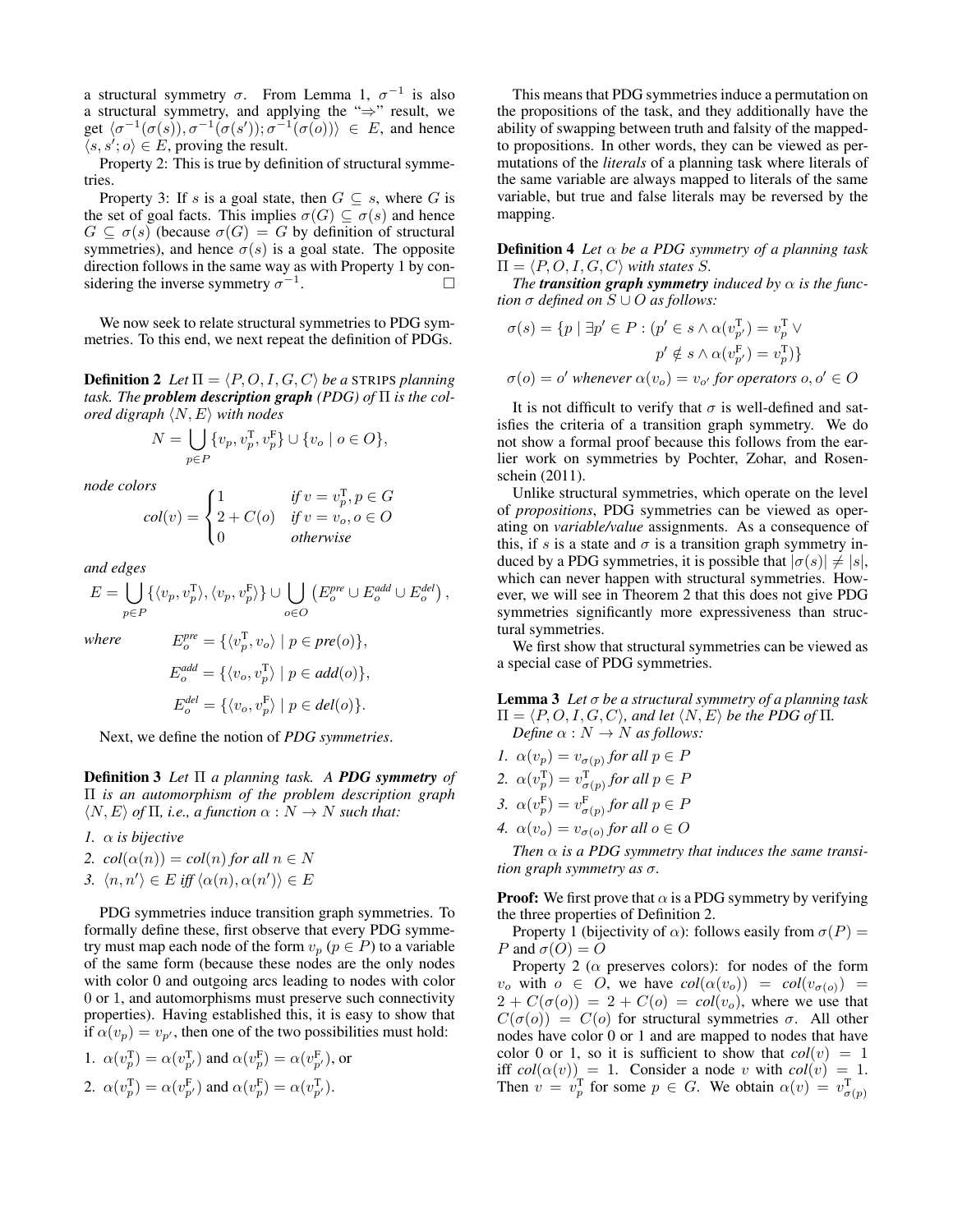with  $\sigma(p) \in G$  (because  $p \in G$  and  $\sigma(G) = G$ ), and hence  $col(\alpha(v)) = 1$ . The opposite direction (showing that  $col(\alpha(v)) = 1$  implies  $col(v) = 1$ ) is analogous.

For Property 3 ( $\alpha$  preserves arcs), it is sufficient to show the implication "If  $e = \langle n, n' \rangle \in E$ , then  $\alpha(e) :=$  $\langle \alpha(n), \alpha(n') \rangle \in E$ ." The opposite direction then follows from a counting argument and the fact that  $\alpha$  is a bijection. So consider the different kinds of arcs  $e \in E$ :

- If  $e = \langle v_p, v_p^{\text{T}} \rangle$ , then  $\alpha(e) = \langle \alpha(v_p), \alpha(v_p^{\text{T}}) \rangle =$  $\langle v_{\sigma(p)}, v_{\sigma(p)}^{\mathrm{T}} \rangle \in E.$
- The case of arcs of the form  $\langle v_p, v_p^F \rangle$  is analogous.
- If  $e \in E_o^{pre}$  for some operator *o*, then  $e = \langle v_p^T, v_o \rangle$  for some proposition  $p \in pre(o)$ . Then  $\sigma(p) \in \sigma (pre(o))$ *pre*( $\sigma$ ( $o$ )) (where the equality holds because  $\sigma$  is a structural symmetry), and hence  $\alpha(e) = \langle \alpha(v_p^T), \alpha(v_o) \rangle =$  $\langle v_{\sigma(p)}^{\mathrm{T}}, v_{\sigma(o)} \rangle \in E_{\sigma(q)}^{pre}$  $_{σ(o)}.$
- The case of arcs in  $E_o^{add}$  and of arcs in  $E_o^{del}$  is analogous.

It remains to show that  $\sigma$  and  $\alpha$  induce the same transition system symmetry, i.e., that  $\sigma(s) = \sigma'(s)$  for all states s and  $\sigma$ ( $o$ ) =  $\sigma'$ ( $o$ ) for all operators  $o$ , where  $\sigma'$  is the transition system symmetry induced by  $\alpha$ . This is obvious for operators o, so consider a state s.

By definition, we have  $\sigma'(s) = \{p \mid \exists p' \in P : (p' \in P)\}$  $s \wedge \alpha(v_{p'}^T) = v_p^T \vee p' \notin s \wedge \alpha(v_{p'}^F) = v_p^T$ }. The second case can never occur for the given PDG symmetry  $\alpha$  because it never maps "negative literals" to "true literals", so for the given  $\alpha$ , we obtain:

$$
\sigma'(s) = \{p \mid \exists p' \in P : p' \in s \land \alpha(v_{p'}^{\mathrm{T}}) = v_p^{\mathrm{T}}\}
$$
  
\n
$$
= \{p \mid \exists p' \in P : p' \in s \land v_{\sigma(p')}^{\mathrm{T}} = v_p^{\mathrm{T}}\}
$$
  
\n
$$
= \{p \mid \exists p' \in P : p' \in s \land \sigma(p') = p\}
$$
  
\n
$$
= \{\sigma(p') \mid \exists p' \in P : p' \in s\}
$$
  
\n
$$
= \{\sigma(p') \mid p' \in s\}
$$
  
\n
$$
= \sigma(s).
$$

 $\Box$ 

We now show that the opposite conversion – from PDG symmetries to structural symmetries – is also possible if each proposition of the planning task occur as a precondition of some operator or as a goal.

 $\bigcup_{o \in O} \textit{pre}(o) \cup G = P$ *. Let*  $\alpha$  *be a PDG symmetry of*  $\Pi$ *, and* **Lemma 4** *Let*  $\Pi = \langle P, O, I, G, C \rangle$  *be a planning task with let*  $\langle N, E \rangle$  *be the PDG of*  $\Pi$ *.* 

*Define*  $\sigma$  :  $P \cup O \rightarrow P \cup O$  *as follows:* 

- *1.*  $\sigma(p) = p'$  for all  $p, p' \in P$  with  $\alpha(v_p) = v_{p'}$ .
- 2.  $\sigma(o) = o'$  for all  $o, o' \in O$  with  $\alpha(v_o) = v_{o'}$

*Then* σ *is a structural symmetry that induces the same transition graph symmetry as* α*.*

**Proof:** We need to establish that  $\sigma$  is well-defined, that it is a structural symmetry, and that it induces the same transition graph symmetry as  $\alpha$ .

We first show that  $\sigma$  is well-defined:

- $N^P = \{v_p \mid p \in P\}$  are the only nodes with color 0 and no incoming edges in the PDG, and hence we must have  $\alpha(N^P) = N^P$ . This ensures that  $\sigma$  is well-defined on P. It also establishes  $\sigma(P) = P$ .
- Similarly,  $N^O = \{v_o \mid o \in O\}$  are the only nodes with color strictly larger than 1, and hence we must have  $\alpha(N^O)$  =  $N^O$ . This ensures that  $\sigma$  is well-defined on O. It also establishes  $\sigma(O) = O$ . Moreover, we have  $C(\sigma(o)) = col(v_{\sigma(o)}) - 2 = col(\alpha(v_o)) - 2 =$  $col(v<sub>o</sub>) - 2 = C(o)$  for all operators *o*.

We now show that  $\sigma$  satisfies the remaining properties of structural symmetries. From our previous observation regarding the way that PDG symmetries map a group of nodes referring to one variable to a group of nodes referring to one variable, for all  $p \in P$  we must have  $\alpha(v_p^T) = v_{\sigma(p)}^T$  or  $\alpha(v_p^{\text{T}}) = v_{\sigma(p)}^{\text{F}}$ . Under the restriction to  $\Pi$  in the statement of the lemma, the first case must always apply:

- Each  $p \in P$  belongs to G or be a precondition of some operator. First consider  $p \in G$ . Then we must have  $\alpha(v_p^{\text{T}}) = v_{\sigma(p)}^{\text{T}}$  because  $\alpha$  must preserve the color of  $v_p^{\text{T}}$ , which is 1.
- Now consider p such that  $p \in pre(o)$  for some operator *o*. Then we must have  $\alpha(v_p^T) = v_{\sigma(p)}^T$  because  $v_p^T$  has an outgoing arc in the PDG (to  $v<sub>o</sub>$ ) and hence must be mapped to another node with an outgoing arc. Nodes of the form  $v_{p}^{F}$  do not have outgoing arcs.

We have thus shown that  $\alpha$  only maps "positive literals" to "positive literals" and consequently must map "negative literals" to "negative literal". The proof of the remaining properties of  $\sigma$  and the proof that  $\alpha$  and  $\sigma$  define the same transition system symmetry is now a mechanical exercise along the same lines as the proof of the previous lemma.  $\Box$ 

#### Theorem 2 *Let* Π *be a planning task. Then:*

- *1. If* σ *is a structural symmetry of* Π*, then* σ *(viewed as a function on the states and operators of* Π*) is a transition graph symmetry of* TΠ*.*
- *2. The structural symmetries form a subgroup of Aut* $(\mathcal{T}_{\Pi})$ *.*
- *3. Every structural symmetry of* Π *corresponds to a PDG symmetry of* Π *in the sense that they induce the same transition graph symmetry.*
- *4. If each proposition of* Π *occurs as an operator precondition or in the goal, then every PDG symmetry of* Π *corresponds to a structural symmetry of* Π *in the sense that they induce the same transition graph symmetry.*

Proof: Statement 1 is due to Lemma 2. Statement 2 is due to Lemmas 2 and 1. Statement 3 is due to Lemma 3. Statement 4 is due to Lemma 4.

## Delete Relaxation – Corner Cases and Theorem 6 of the Main Paper

After the proof that the optimal delete relaxation heuristic  $h<sup>+</sup>$  is invariant under symmetry, the main paper notes (footnote 2):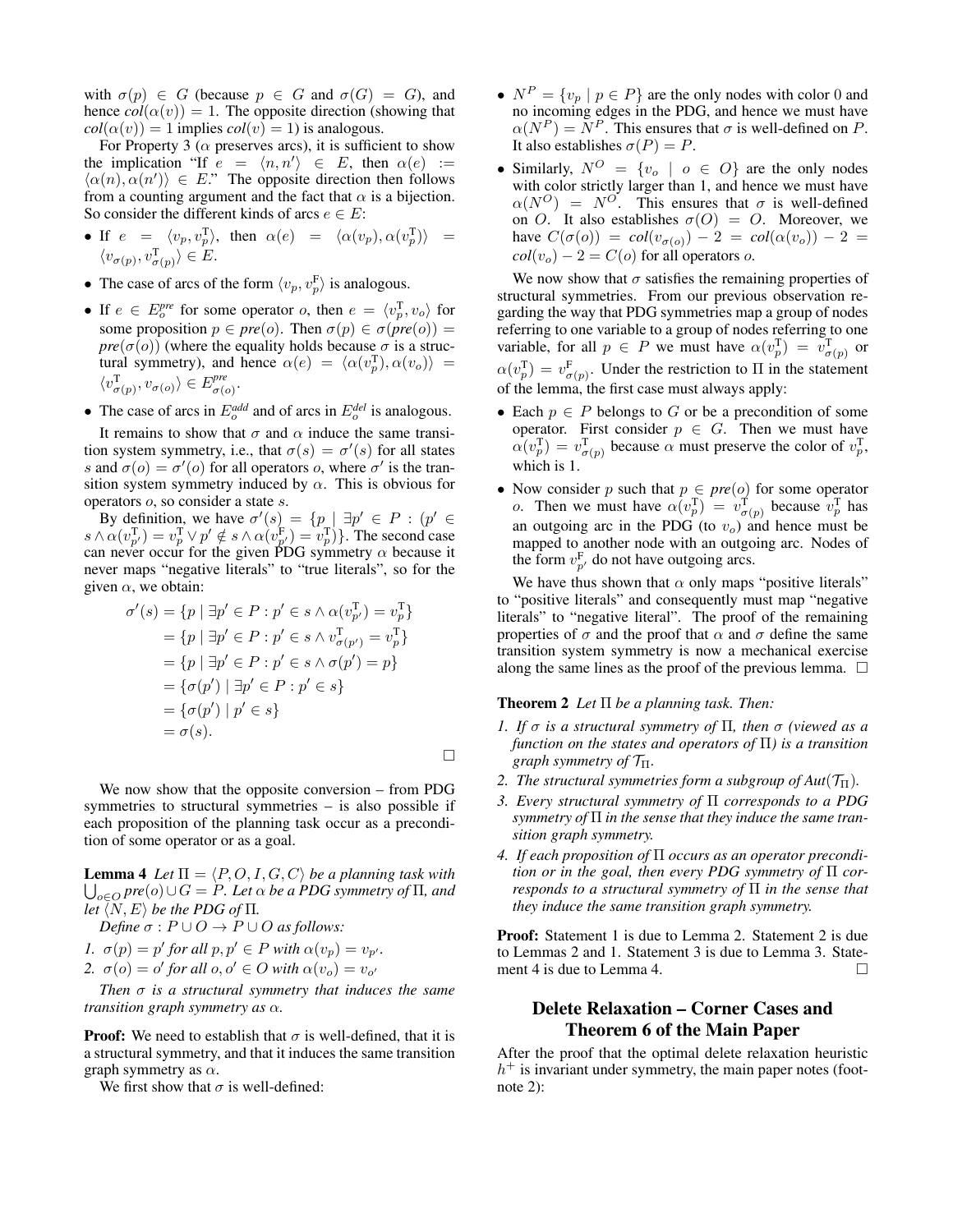To keep the presentation short, we gloss over some details here: the case of zero-cost actions and the case where the equations minimize or maximize over empty sets are discussed in the technical report.

We now discuss these cases.

### Empty Sets and Infinities

The equations defining  $h^{\text{max}}$  contain two instances of minimization and maximization: Eq. (5) maximizes over the costs of achieving all facts in a given set. If the set is empty, this maximum can simply be defined to be 0. The more complicated instance is Eq. (3), which includes a minimization over the cost estimate for of all operators that achieve a given fact. If no operator exists that achieves a given fact, this is ill-defined.

A simple solution to avoid treating this case specially is to consider a slightly modified planning task  $\Pi^{\dagger}$  which is identical to the given planning task Π except that we add an additional operator  $o<sup>all</sup>$ , without preconditions, which adds all facts of the task.

We set the cost of  $o<sup>all</sup>$  large enough that it cannot affect the  $h^{\text{max}}$  estimate of any state with finite  $h^{\text{max}}$  value. For example, we can set  $C(o^{all})$  to 1 plus the sum of operator costs of all other operators.<sup>1</sup> Then  $\hat{h}^{\text{max}}$  in  $\Pi$  and  $\Pi'$  are identical for all states with finite  $h^{\text{max}}$  estimates in  $\Pi$ . Moreover, we can ignore the case of states with infinite  $h^{\text{max}}$  value because  $h^{\max}(s) = \infty$  iff  $h^+(s) = \infty$  for all states s, and we have already established earlier that  $h^+$  is invariant under structural symmetry.

It is easy to see that  $\Pi$  and  $\Pi'$  have essentially the same structural symmetries: every structural symmetry in  $\Pi'$  must map  $o<sup>all</sup>$  to itself (because no other operator has the same cost), and it is easy to verify that  $\sigma$  is a structural symmetry of  $\Pi$  iff  $\sigma'$  defined as  $\sigma'(o^{\text{all}}) = o^{\text{all}}$  and  $\sigma'(x) = \sigma(x)$  for all  $x \neq o^{\text{all}}$  is a structural symmetry of  $\Pi'$ .

Hence, we can in the following assume that we are working on the modified task  $\Pi'$  instead of  $\Pi$ . This means that the minimization in Eq. (3) is always over a non-empty set and that all numbers involved in the computation of  $h^{\text{max}}$  are finite.

#### Zero-Cost Operators

In the presence of zero-cost operators, the equations defining  $h^{\text{max}}$  and other delete relaxation heuristics can have multiple solutions, which complicates the analysis of the heuristic.

Let  $\Pi = \langle P, O, I, G, C \rangle$  be a planning task. For  $\epsilon > 0$ , let  $\Pi_{\epsilon}$  be the planning task obtained from  $\Pi$  by replacing the cost of 0-cost operators with  $\epsilon$ . Thus,  $\Pi_{\epsilon}$  has no 0-cost operators. Let  $h_{\epsilon}^{\max}$  be the maximum heuristic for  $\Pi_{\epsilon}$ . Then  $h_{\epsilon}^{\text{max}}$  is invariant under structural symmetry because we have established this property for  $h^{\text{max}}$  on tasks without 0-cost operators.

If we fix the planning task  $\Pi = \langle P, O, I, G, C \rangle$  and one of its states s, we can vie  $h_{\epsilon}^{\max}(s)$  as a function of s. From the well-known definition of  $h^{\text{max}}$  in terms of relaxed planning graphs, it is easy to see that  $h_{\epsilon}^{\max}(s)$  can be expressed



Figure 1: An example STRIPS planning task.

as a finite-size<sup>2</sup> expression whose components are all of the following type:

- maximum over a number of subexpressions,
- summation over a number of subexpressions, or
- the cost of a given operator.

If we take the operator costs as the variables in this expression, all ingredients are continuous functions of their components, and the composition of continuous functions is continuous.

Hence, the  $h^{\text{max}}$  value for a given state is a continuous function of the operator costs, and we get

$$
h^{\max}(s) = \lim_{\epsilon \to 0} h_{\epsilon}^{\max}(s).
$$

Therefore, showing that  $h^{\text{max}}$  is invariant under structural symmetry for operators with positive cost is sufficient for showing that the same also holds in the general case of nonnegative cost.

#### FF Heuristic

- Theorem 6 *1. There exist tie-breaking policies for which FF/*h max *is not invariant under structural symmetry.*
- *2. There exist tie-breaking policies for which FF/*h add *is not invariant under structural symmetry.*
- *3. Let* h FF *be a randomized variant of the FF heuristic where supporters are selected w.r.t. a heuristic that is invariant under structural symmetry (like* h max *or* h add*) and ties are broken uniformly randomly. This heuristic is invariant under structural symmetry in the sense that for all states* s *and structural symmetries* σ*,* h FF(s) *and*  $h^{\text{FF}}(\sigma(s))$  are identically distributed random variables.

<sup>&</sup>lt;sup>1</sup>The same basic idea works for other delete relaxation heuristics like  $h^{\text{add}}$ , but we might need to assign a higher cost to  $o^{\text{all}}$ .

<sup>&</sup>lt;sup>2</sup>There must be a constant L such that the  $h^{max}$  costs in the relaxed planning graph "level off" after at most  $L$  layers, no matter how the operator costs are chosen. For example, setting  $L$  to the number of facts is always sufficient since at least one new fact must receive its final  $h^{max}$  value at each new layer where the relaxed planning graph has not leveled off yet.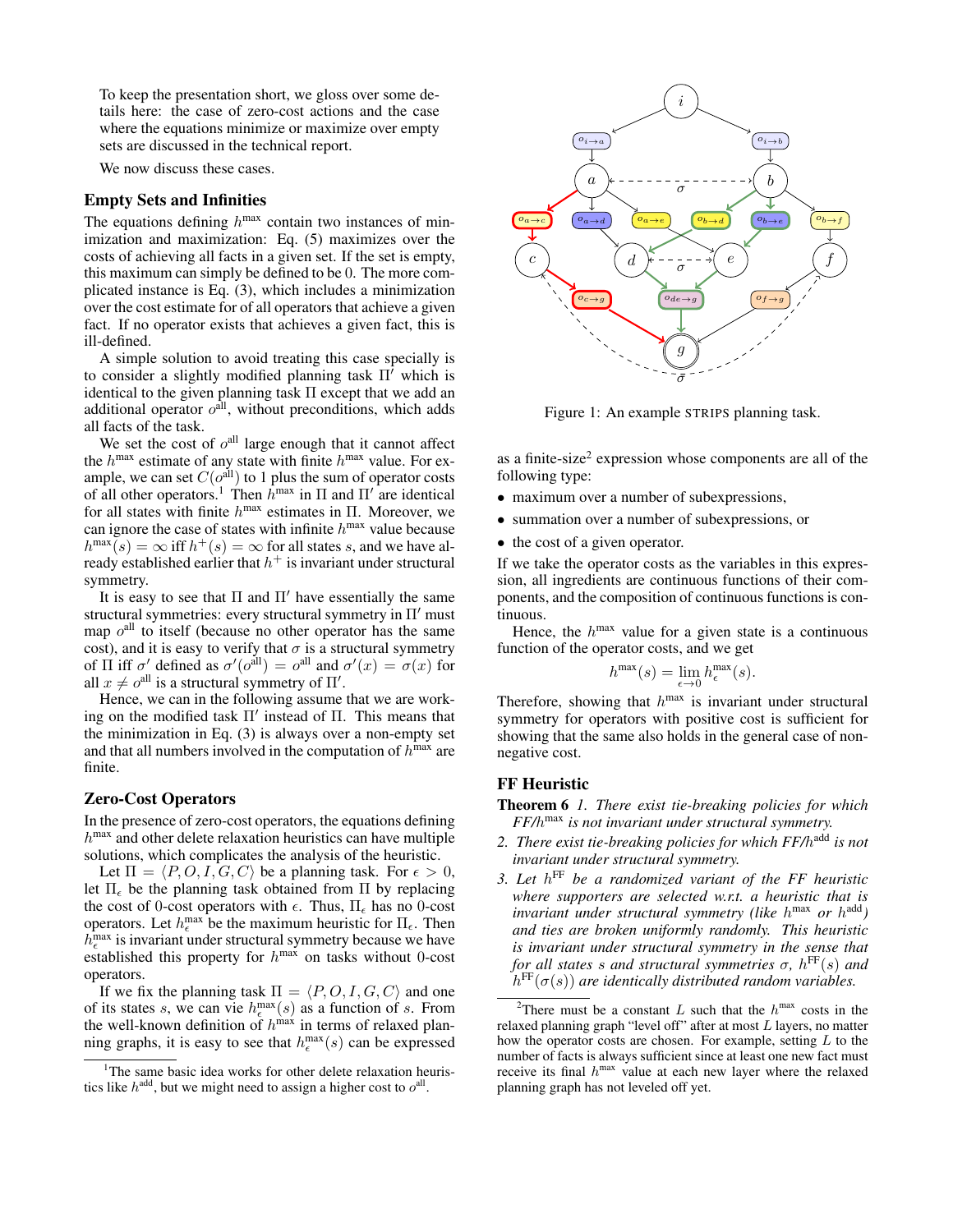

Figure 2: An example STRIPS planning task.

**Proof:** Statement 1. is shown by the example planning task  $\Pi_1$  illustrated in Figure 1. The propositions are marked by circle nodes and operators by rounded nodes with preconditions/add effects as incoming/outgoing arcs. Formally,  $\Pi = \langle P, O, I, G, C \rangle$  where  $P = \{i, a, b, c, d, e, f, g\}$ , with  $I = \{i\}$  and  $G = \{g\}$ . Operators  $O = \{o_{i \to a}, o_{i \to b}, o_{i \to b}\}$  $o_{a\rightarrow c}, o_{a\rightarrow d}, o_{a\rightarrow e}, o_{b\rightarrow d}, o_{b\rightarrow e}, o_{b\rightarrow f}, o_{c\rightarrow g}, o_{de\rightarrow g}, o_{f\rightarrow g}\}$ have unit cost. Operators are denoted by their preconditions and add effects, o*pre*→*add*, and delete effects are empty for all operators. Let  $s = \{i, a\}$ . Note that both  $o_{c \to q}$  and  $o_{de\rightarrow g}$  can be best-supporters  $o_g(s)$  of g, since  $h^{\max}(c; s)$  =  $h^{\max}(\lbrace d, e \rbrace; s) = 1$ . However, if  $o_g(s) = o_{c \to g}$  is chosen, then  $h^{\text{FF}}(s) = C(o_{a \to c}) + C(o_{c \to g}) = 2$ . Alternatively, if  $o_g(s) = o_{de \to g}$ , then  $h^{\text{FF}}(s) = C(o_{a \to d}) + C(o_{a \to e})$  +  $C(o_{de\rightarrow q}) = 3.$ 

Our example task Π has one structural symmetry  $σ$  of order two, with mapping of propositions depicted by dotted edges, self loops left out. Mapping of operators by  $\sigma$ is depicted by colors, having operators with the same color mapped into each other. Note that for each  $o_{x\to y} \in O$ , we have  $\sigma(o_{x\to y}) = o_{\sigma(x)\to\sigma(y)}$ , and thus  $\sigma$  is indeed a structural symmetry of Π.

Now, let  $s' = \sigma(s) = \{i, b\}$ . Note that, similarly to s, we have  $o_g(s') \in \{o_{f\rightarrow g}, o_{de\rightarrow g}\}.$  Also, similarly to s, if  $o_g(s') = o_{f \to g}$ , then  $h^{\text{FF}}(s') = 2$ , and if  $o_g(s') = o_{de \to g}$ , then  $h^{\text{FF}}(s') = 3$ . Since nothing prevents a tie breaking where  $o_g(s') \neq \sigma(o_g(s))$ , there exists a tie breaking such that  $h^{\text{FF}}(s) \neq h^{\text{FF}}(s')$ . One such tie breaking and the resulting heuristic calculation for  $s$  and  $s'$  are depicted in Figure 1 by red and green colors, respectively.

Statement 2. is shown by the example planning task  $\Pi_2$ illustrated in Figure 2. The notation we use here is similar to the notation of Statement 1. As in the previous example the operators  $O = \{o_{i\rightarrow a}, o_{i\rightarrow b}, o_{a\rightarrow cd}, o_{a\rightarrow d}, o_{a\rightarrow ef}, o_{b\rightarrow d}, o_{b\rightarrow d}\}$  $o_{b\rightarrow e}$ ,  $o_{b\rightarrow f}$ ,  $o_{cd\rightarrow g}$ ,  $o_{de\rightarrow g}$ ,  $o_{ef\rightarrow g}$ } have unit cost.

Let  $s = \{i, a\}$ . Note that both  $o_{cd\rightarrow q}$  and  $o_{de\rightarrow q}$  can be

best-supporters  $o_g(s)$  of g, since  $h^{\text{add}}(c; s) + h^{\text{add}}(d; s) =$  $h^{\text{add}}(d; s) + h^{\text{add}}(e; s) = 2$ . If  $o_g(s) = o_{cd \to g}$  is chosen, then  $h^{\text{FF}}(s) = C(o_{a \to cd}) + C(o_{cd \to g}) = 2$ . However, if  $o_g(s) = o_{de\rightarrow g}$ , then  $h^{\text{FF}}(s) = C(o_{a\rightarrow cd}) + C(o_{a\rightarrow e}) +$  $C(o_{de\rightarrow g}) = 3.$ 

The symmetrical part of the example for the state  $s' =$  $\sigma(s) = \{i, b\}$  is done almost identically to Statement 1.

For statement 3., we must define *supp*, *plan* and  $h^{\text{FF}}$  as random variables, modeling the random tie-breaking between supporters with the same *opcost* values in Eq. 3 of the main paper. For this purpose, for every state s, we define a finite probability space with carrier set  $\Omega(s)$ , where each atomic event  $\omega \in \Omega(s)$  corresponds to one of the possible choices for the best supporter function in state s. More precisely, let  $\Pi = \langle P, O, I, G, C \rangle$ . Then

$$
\Omega(s) = \{ \text{supp} : P \to O \mid \forall p \in P : \newline \text{opcost}(\text{supp}(p), s) = \min_{o \in O : p \in \text{add}(o)} \text{opcost}(o, s) \}
$$

consists of all possible best supporter functions. We set  $P(s,\omega) = \frac{1}{\Omega(s)}$  for all states s and all  $\omega \in \Omega(s)$ . In other words, for every state s, each best supporter function that minimizes *opcost* in s is assigned the same probability. This is equivalent to saying that each individual best supporter decision for a given fact  $p \in P$  is made uniformly randomly. (The probability space  $\Omega(s)$  can be viewed as a product of individual probability spaces that uniformly choose between the best supporters of each fact.)

The definition of the FF heuristic value depends on *propcost*, *opcost* and *setcost*, which remain nonprobabilistic in this setting because they only depend on heuristic computations such as  $h^{\text{add}}$  or  $h^{\text{max}}$  (for the computation of supporters) that are not affected by tie-breaking. It also depends on *supp* and *plan*, which are now random variables, i.e., also depend on the random choice of  $\omega \in \Omega(s)$ . We reflect this by making *supp*, *plan* and  $h^{\text{FF}}$  itself functions of  $\omega$  in addition to the arguments they previously depended on, obtaining:

$$
supp(p, s, \omega) = \omega(p) \quad \text{if } p \notin s \tag{1}
$$

$$
plan(p, s, \omega) = \emptyset \quad \text{if } p \in s \tag{2}
$$

 $plan(p, s, \omega) = \{ supp(p, s, \omega) \} \cup \bigcup plan(q, s, \omega)$  if  $p \notin s$  $q \in pre(supp(p, s, \omega))$ 

$$
(\mathbf{3})
$$

$$
h^{\text{FF}}(s,\omega) = \sum_{o \in \bigcup_{q \in G} plan(q,s,\omega)} C(o)
$$
 (4)

(Note how the definition of  $supp(p, s, \omega)$  captures that  $\omega$  is the randomly selected best supporter function for state s, so  $\omega(p)$  is the randomly chosen best supporter for fact p.)

For a given best supporter function  $\omega$ :  $P \rightarrow O$  and structural symmetry  $\sigma$ , let  $\sigma(\omega) : P \to O$  be the function that maps  $\sigma(p)$  to  $\sigma(o)$  whenever  $\omega(p) = o$ . Due to the symmetry results for  $h^{\text{add}}$  shown in the main paper, we have that whenever  $\omega$  is a best supporter function for a given state s,  $\sigma(\omega)$  is a best supporter function for  $\sigma(s)$ . Therefore, we get  $\sigma(\Omega(s)) = \Omega(\sigma(s))$ . Among other things, this shows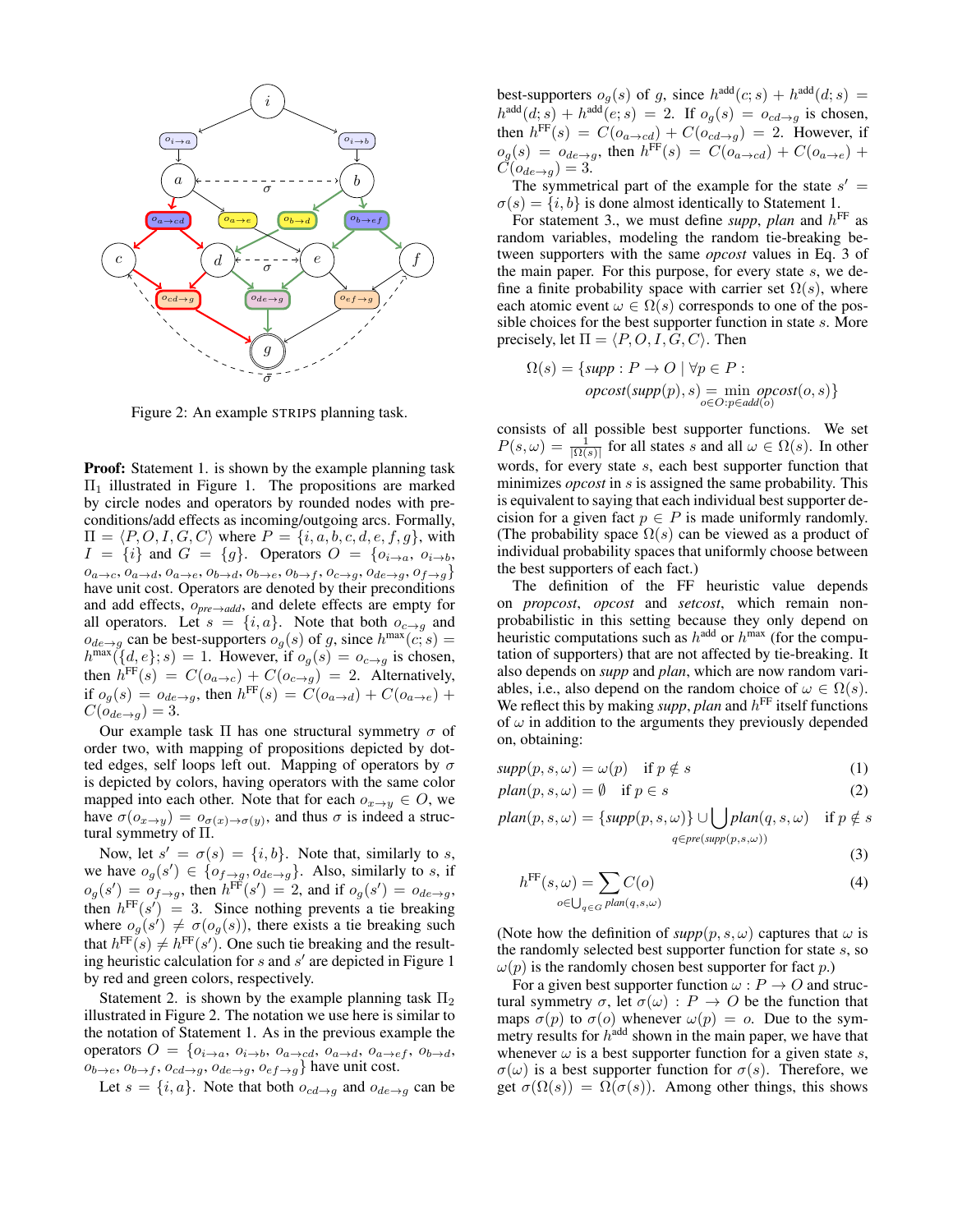that  $\Omega(s)$  and  $\Omega(\sigma(s))$  have the same size, and hence the probability of choosing best supporter function  $\omega$  in state s is the same as the probability of choosing  $\sigma(\omega)$  in  $\sigma(s)$ .

We now show how *supp* and *plan* interact with structural symmetries  $\sigma$ . For *supp*, we obtain:

$$
supp(\sigma(p), \sigma(s), \sigma(\omega)) = \sigma(\omega)(\sigma(p))
$$
  
=  $\sigma(\omega(p))$   
=  $\sigma(supp(p, s, \omega)).$ 

Next, we define *plan<sup>o</sup>* as follows:

$$
plan^{\sigma}(p, s, \omega) = \sigma^{-1}(plan(\sigma(p), \sigma(s), \sigma(\omega)))
$$

For all  $p \in s$ , we have:

$$
plan^{\sigma}(p, s, \omega) = \sigma^{-1}(plan(\sigma(p), \sigma(s), \sigma(\omega)))
$$
  
=  $\emptyset$ ,

where the last equality holds because  $\sigma(p) \in \sigma(s)$ . For all  $p \notin s$ , we have  $\sigma(p) \notin \sigma(s)$ , and we obtain:

$$
\sigma(\text{plan}^{\sigma}(p, s, \omega))
$$

$$
= \sigma(\sigma^{-1}(plan(\sigma(p), \sigma(s), \sigma(\omega))))
$$
  
=  $plan(\sigma(p), \sigma(s), \sigma(\omega))$   
= { $supp(\sigma(p), \sigma(s), \sigma(\omega))$ }  $\cup \bigcup_{q \in pre(supp(\sigma(p), \sigma(s), \sigma(\omega)))}$ 

$$
= \{\sigma(supp(p, s, \omega))\} \cup \bigcup plan(\sigma(q'), \sigma(s), \sigma(\omega))
$$
  

$$
\sigma(q') \in pre(supp(\sigma(p), \sigma(s), \sigma(\omega)))
$$

$$
= \{\sigma(supp(p, s, \omega))\} \cup \bigcup plan(\sigma(q'), \sigma(s), \sigma(\omega))
$$

$$
\sigma(q') \in pre(\sigma(supp(p, s, \omega)))
$$

$$
= \{\sigma(supp(p, s, \omega))\} \cup \bigcup_{\sigma(q') \in \sigma(pre(supp(p, s, \omega)))} plan(\sigma(q'), \sigma(s), \sigma(\omega))
$$

$$
= \{\sigma(supp(p, s, \omega))\} \cup \bigcup plan(\sigma(q'), \sigma(s), \sigma(\omega))
$$
  
  $q' \in pre(supp(p, s, \omega))$ 

$$
= \{\sigma(supp(p, s, \omega))\} \cup \bigcup_{q' \in pre(supp(p, s, \omega))} \sigma(plan^{\sigma}(q', s, \omega))
$$

$$
= \sigma(\{supp(p, s, \omega)\} \cup \bigcup_{p} plan^{\sigma}(q', s, \omega))
$$

$$
q' \in pre(supp(p, s, \omega))
$$
  
q'  $\in pre(supp(p, s, \omega))$ 

and therefore

$$
plan^{\sigma}(p, s, \omega)
$$
  
= { $supp(p, s, \omega)$ }  $\cup \bigcup plan^{\sigma}(q', s, \omega)$ .  
 $q' \in pre(supp(p, s, \omega))$ 

This shows that  $plan^{\sigma}$  satisfies the same recursive equations as *plan*. Because these equations uniquely define *plan*, we must thus have  $plan^{\sigma} = plan$ , and we can conclude:

$$
\sigma(plan(p, s, \omega)) = \sigma(plan^{\sigma}(p, s, \omega))
$$
  
=  $\sigma(\sigma^{-1}(plan(\sigma(p), \sigma(s), \sigma(\omega))))$   
=  $plan(\sigma(p), \sigma(s), \sigma(\omega)).$ 

For the random variable denoting the FF heuristic, we thus obtain:

$$
h^{\text{FF}}(\sigma(s), \sigma(\omega)) = \sum_{o \in \bigcup_{q \in G} plan(q, \sigma(s), \sigma(\omega))} C(o)
$$
  
\n
$$
= \sum_{o \in \bigcup_{q \in G} plan(\sigma(q), \sigma(s), \sigma(\omega))} C(o)
$$
  
\n
$$
= \sum_{o \in \bigcup_{q \in G} \sigma(plan(q, s, \omega))} C(o)
$$
  
\n
$$
= \sum_{o' \in \bigcup_{q \in G} plan(q, s, \omega)}
$$
  
\n
$$
= \sum_{o' \in \bigcup_{q \in G} plan(q, s, \omega)}
$$
  
\n
$$
= \sum_{o' \in \bigcup_{q \in G} plan(q, s, \omega)}
$$
  
\n
$$
= h^{\text{FF}}(s, \omega).
$$

Taking into account the bijection between  $\omega \in \Omega(s)$ and  $\sigma(\omega) \in \Omega(\sigma(s))$  discussed previously, this shows that  $h^{\text{FF}}(s)$  and  $h^{\text{FF}}(\sigma(s))$ , seen as random variables, are identically distributed. This concludes the proof.  $\Box$ 

### Landmarks – Theorem 11 of the Main Paper

Theorem 11 *Let* L *be a landmark generation method that is invariant under structural symmetry, and let* h *be a heuristic such that*  $h(s)$  *derives a heuristic estimate from*  $\mathcal{L}(s)$  *using one of the following techniques:*

- *1. counting landmarks (Richter and Westphal 2010)*
- *2. summing the minimal operator costs of each landmark (Richter, Helmert, and Westphal 2008)*
- *3. optimal cost partitioning (Karpas and Domshlak 2009)*
- *4. uniform cost partitioning with or without special treatment of action landmarks (Karpas and Domshlak 2009)*
- *5. hitting sets (Bonet and Helmert 2010)*

*Then* h *is invariant under structural symmetry.*

Proof: All parts except 4. are shown in the main paper, so we now discuss the remaining part 4. Let  $\Pi$  =  $\langle P, O, I, G, C \rangle$  be the planning task under consideration, and let  $\mathcal L$  be a landmark generation method that is invariant under structural symmetry. Let  $h_1$  be the variant of the landmark heuristic with uniform cost partitioning that treats action landmarks specially, and let  $h_2$  be the one that does not.

First, we define the set of action landmarks that are treated specially, which we denote by  $O_{AL}(s)$ :

$$
O_{\mathrm{AL}}(s) = \{ o \in O \mid \{ o \} \in \mathcal{L}(s) \} \quad \text{if } h = h_1
$$
  

$$
O_{\mathrm{AL}}(s) = \emptyset \quad \text{if } h = h_2.
$$

Denote by  $\mathcal{L}'(s)$  all landmarks that participate in the cost partitioning process:<sup>3</sup>

$$
\mathcal{L}'(s) = \{ L \in \mathcal{L}(s) \mid L \cap O_{\mathrm{AL}}(s) = \emptyset \}
$$

<sup>&</sup>lt;sup>3</sup>Informally, in  $h_2$ , these are simply all landmarks. In  $h_1$ , these are all landmarks which do not contain an operator that defines an action landmark. The stated definition in terms of  $O_{AL}(s)$  works in either case.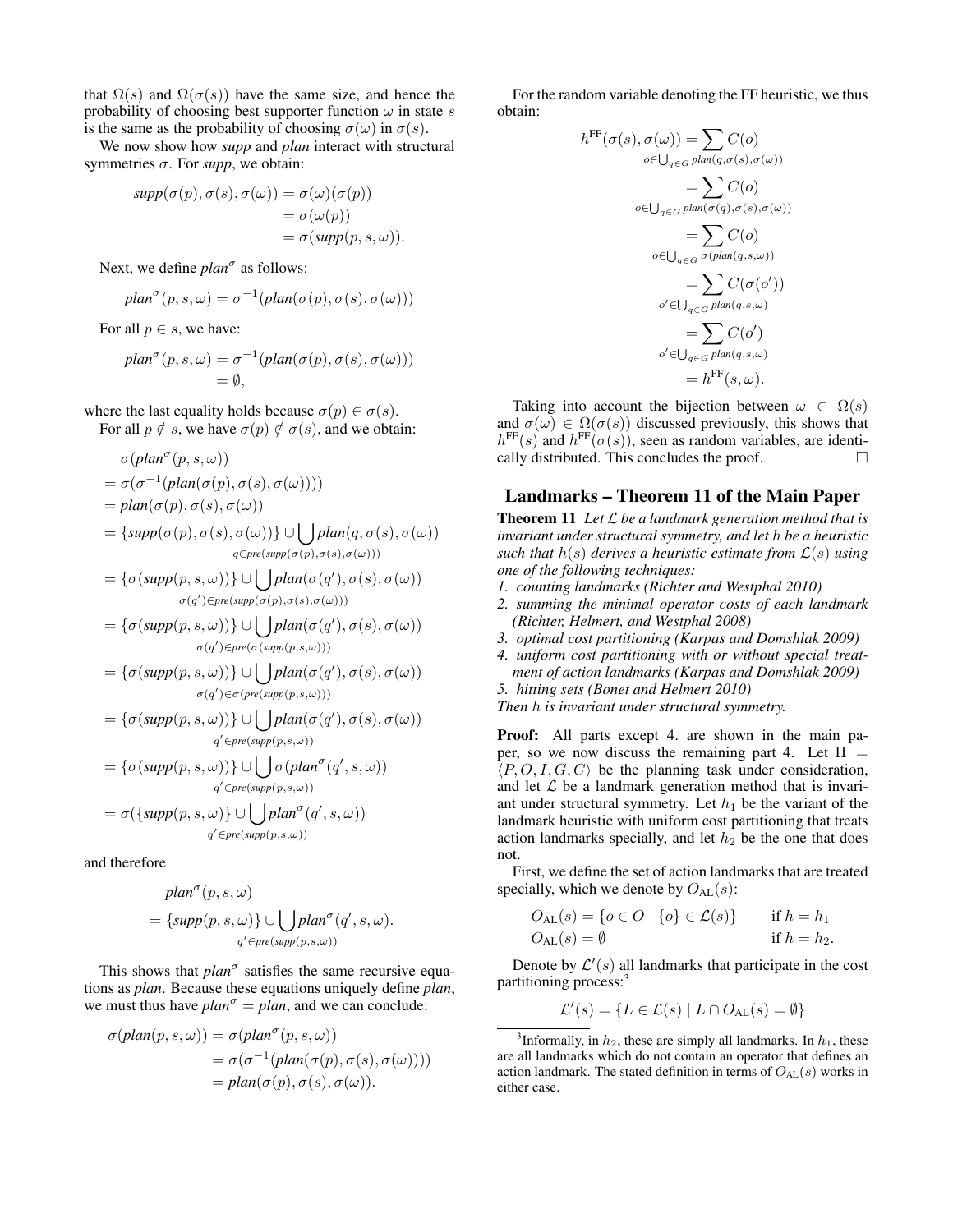Denote by  $O_{L}(s)$  all operators that participate in at least one landmark in  $\mathcal{L}'(s)$ :

$$
O_{\mathcal{L}}(s) = \bigcup_{L \in \mathcal{L}'(s)} L
$$

We assign a "per-landmark cost share" to each such operator in state s, which is the operator cost divided by the number of landmarks for which it participates in the cost partitioning:

$$
share(o, s) = \frac{C(o)}{|\{L \in \mathcal{L}'(s) \mid o \in L\}|} \quad \text{for all } o \in O_{L}(s).
$$

The overall heuristic value is then the sum of two parts:

$$
h(s) = h_{\mathrm{AL}}(s) + h_{\mathrm{L}}(s),
$$

where  $h_{AL}(s)$  is the cost contributed by action landmarks that are treated specially:

$$
h_{\mathrm{AL}}(s) = \sum_{o \in O_{\mathrm{AL}}(s)} C(o)
$$

and  $h_L(s)$  is the cost contributed by other landmarks:

$$
h_{\mathrm{L}}(s) = \sum_{L \in \mathcal{L}'(s)} \min_{o \in L} share(o, s)
$$

We now show that  $h$  is invariant under structural symmetry, so let  $\sigma$  be a structural symmetry. The proof proceeds in stages, showing in sequence:

$$
O_{\mathrm{AL}}(\sigma(s)) = \sigma(O_{\mathrm{AL}}(s))\tag{5}
$$

$$
\mathcal{L}'(\sigma(s)) = \sigma(\mathcal{L}'(s))\tag{6}
$$

$$
O_{\mathcal{L}}(\sigma(s)) = \sigma(O_{\mathcal{L}}(s))\tag{7}
$$

$$
share(\sigma(o), \sigma(s)) = share(o, s)
$$
\n(8)

$$
h_{\mathrm{AL}}(\sigma(s)) = h_{\mathrm{AL}}(s) \tag{9}
$$

$$
h_{\mathcal{L}}(\sigma(s)) = h_{\mathcal{L}}(s) \tag{10}
$$

$$
h(\sigma(s)) = h(s) \tag{11}
$$

The last of these results then concludes the proof.

Regarding Eq. 5: if  $h = h_2$ , this is trivial, as both sides are equal to  $\emptyset$ . If  $h = h_1$ , we get

$$
O_{\mathrm{AL}}(\sigma(s)) = \{o \in O \mid \{o\} \in \mathcal{L}(\sigma(s))\}
$$
  
\n
$$
= \{o \in O \mid \{o\} \in \sigma(\mathcal{L}(s))\}
$$
  
\n
$$
= \{\sigma(o') \mid o' \in O, \{\sigma(o')\} \in \sigma(\mathcal{L}(s))\}
$$
  
\n
$$
= \{\sigma(o') \mid o' \in O, \{o'\} \in \mathcal{L}(s)\}
$$
  
\n
$$
= \sigma(\{o' \in O \mid \{o'\} \in \mathcal{L}(s)\})
$$
  
\n
$$
= \sigma(O_{\mathrm{AL}}(s)).
$$

#### Regarding Eq. 6:

$$
\mathcal{L}'(\sigma(s)) = \{L \in \mathcal{L}(\sigma(s)) \mid L \cap O_{\mathrm{AL}}(\sigma(s)) = \emptyset\}
$$
  
\n
$$
= \{L \in \sigma(\mathcal{L}(s)) \mid L \cap \sigma(O_{\mathrm{AL}}(s)) = \emptyset\}
$$
  
\n
$$
= \{\sigma(L') \mid L' \in \mathcal{L}(s), \sigma(L') \cap \sigma(O_{\mathrm{AL}}(s)) = \emptyset\}
$$
  
\n
$$
= \{\sigma(L') \mid L' \in \mathcal{L}(s), \sigma(L' \cap O_{\mathrm{AL}}(s)) = \emptyset\}
$$
  
\n
$$
= \{\sigma(L') \mid L' \in \mathcal{L}(s), L' \cap O_{\mathrm{AL}}(s) = \emptyset\}
$$
  
\n
$$
= \sigma(\{L' \in \mathcal{L}(s) \mid L' \cap O_{\mathrm{AL}}(s) = \emptyset\})
$$
  
\n
$$
= \sigma(\mathcal{L}'(s))
$$

Regarding Eq. 7:

$$
O_{L}(\sigma(s)) = \bigcup_{L \in \mathcal{L}'(\sigma(s))} L
$$

$$
= \bigcup_{L \in \sigma(\mathcal{L}'(s))} L
$$

$$
= \bigcup_{L' \in \mathcal{L}'(s)} \sigma(L')
$$

$$
= \sigma\left(\bigcup_{L' \in \mathcal{L}'(s)} L'\right)
$$

$$
= \sigma(O_{L}(s))
$$

Regarding Eq. 8, for all  $o \in O_{L}(s)$  (or equivalently:  $\sigma(o) \in \sigma(O_{\mathsf{L}}(s)) = O_{\mathsf{L}}(\sigma(s))$ :

$$
share(\sigma(o), \sigma(s)) = \frac{C(\sigma(o))}{|\{L \in \mathcal{L}'(\sigma(s)) \mid \sigma(o) \in L\}|}
$$
  
= 
$$
\frac{C(o)}{|\{L \in \sigma(\mathcal{L}'(s)) \mid \sigma(o) \in L\}|}
$$
  
= 
$$
\frac{C(o)}{|\{\sigma(L') \in \sigma(\mathcal{L}'(s)) \mid \sigma(o) \in \sigma(L')\}|}
$$
  
= 
$$
\frac{C(o)}{|\{L' \in \mathcal{L}'(s) \mid o \in L'\}|}
$$
  
= 
$$
share(o, s)
$$

Regarding Eq. 9:

$$
h_{\mathrm{AL}}(\sigma(s)) = \sum_{o \in O_{\mathrm{AL}}(\sigma(s))} C(o)
$$

$$
= \sum_{o \in \sigma(O_{\mathrm{AL}}(s))} C(o)
$$

$$
= \sum_{o' \in O_{\mathrm{AL}}(s)} C(\sigma(o'))
$$

$$
= \sum_{o' \in O_{\mathrm{AL}}(s)} C(o')
$$

$$
= h_{\mathrm{AL}}(s)
$$

Regarding Eq. 10:

$$
h_{\mathcal{L}}(\sigma(s)) = \sum_{L \in \mathcal{L}'(\sigma(s))} \min_{o \in L} share(o, \sigma(s))
$$
  
= 
$$
\sum_{L \in \sigma(\mathcal{L}'(s))} \min_{o \in L} share(o, \sigma(s))
$$
  
= 
$$
\sum_{L' \in \mathcal{L}'(s)} \min_{o \in \sigma(L')} share(o, \sigma(s))
$$
  
= 
$$
\sum_{L' \in \mathcal{L}'(s)} \min_{o' \in L'} share(\sigma(o'), \sigma(s))
$$
  
= 
$$
\sum_{L' \in \mathcal{L}'(s)} \min_{o' \in L'} share(o', s)
$$
  
= 
$$
h_{\mathcal{L}}(s)
$$